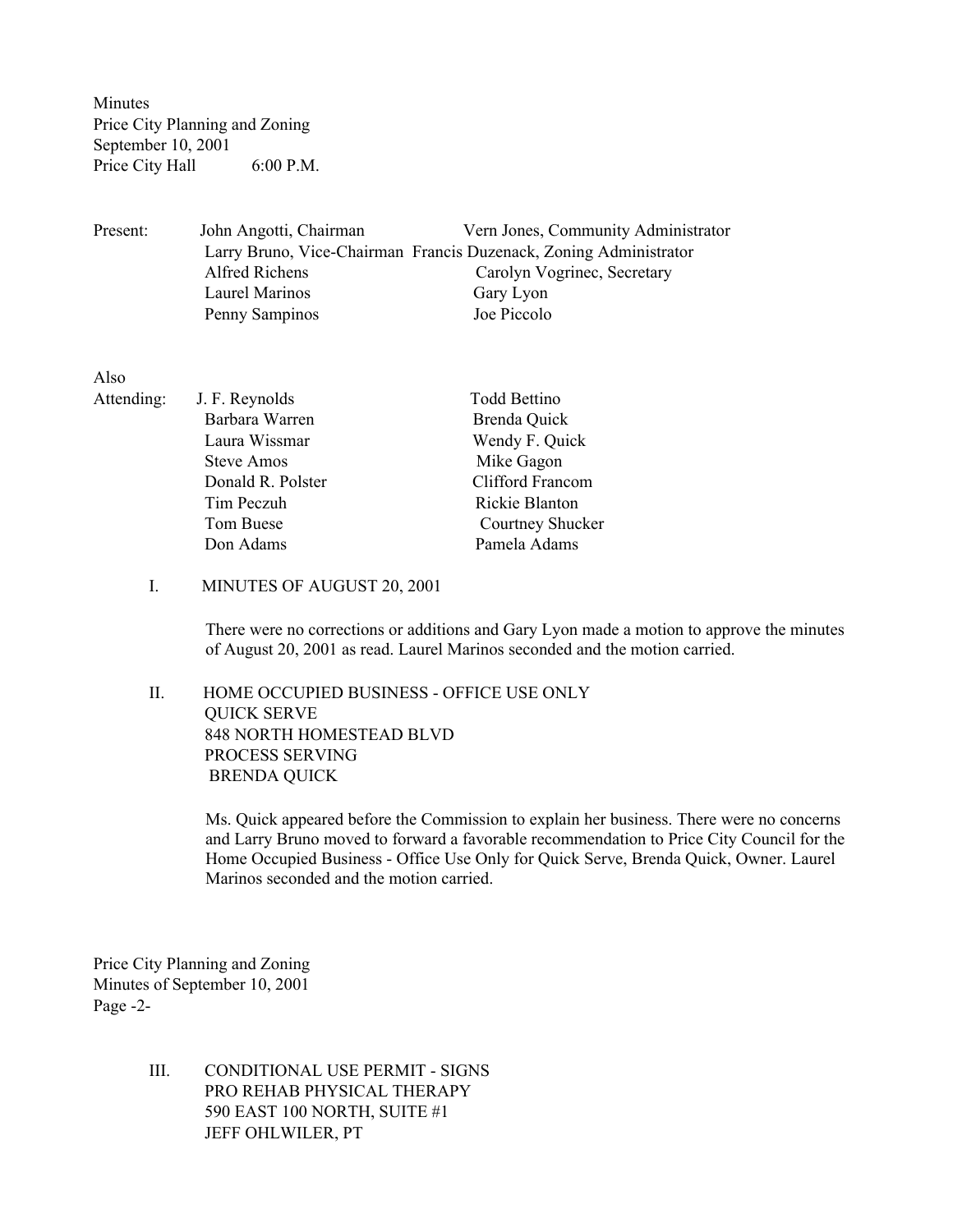## MIKE GAGON, PT

Mr. Gagon appeared before the Commission requesting the use of signs for their business. All signs meet the sign code and there were no concerns. Alfred Richens moved to forward a favorable recommendation to Price City Council for the Conditional Use Permit - Signs for Pro Rehab Physical Therapy, Jeff Ohlwiler and Mike Gagon, Owners. Joe Piccolo seconded and the motion carried.

 IV. CONDITIONAL USE PERMIT - SIGN ORIGINAL AUTOMOTIVE 175 SOUTH CARBON AVENUE CLIFFORD FRANCOM, OWNER

> Mr. Francom appeared before the Commission for approval of his sign. Joe Piccolo asked if the zone at this address is MD or CD. Vern Jones explained the address exists within a very small area in a MD Zone. The sign meets the sign requirements and there were no further questions. Larry Bruno moved to forward a favorable recommendation to Price City Council for the Conditional Use Permit - Sign for Original Automotive, Clifford Francom, Owner. Penny Sampinos seconded and the motion carried.

 V. CONDITIONAL USE PERMIT - SIGN PRICE LAUNDRY 441 EAST 100 NORTH REQUEST TO REPLACE EXISTING SIGN LOCATED IN THE PUBLIC RIGHT-OF-WAY (THIS REQUIRES SPECIAL COUNCIL APPROVAL) JAMES REYNOLDS

> Mr. Reynolds explained he would like to replace the existing business sign as the old one has deteriorated. The new sign, measuring 5' x 13' and being a little smaller than the original, will be in the same location between the curb and the sidewalk, but will sit on two posts rather than one.

Price City Planning and Zoning Minutes of September 10, 2001 Page -3-

## (PRICE LAUNDRY SIGN, CONTINUED)

Joe Piccolo indicated maintenance of the old sign is allowed, but to replace it with a different sign is a problem. He asked for the code on this request. Francis Duzenack indicated the Price City Land Use Management and Development states that "no sign shall be placed on public property or in air space within a public right-of-way except when expressly licensed by the City Council or Utah Department of Transportation." Therefore this would require special permission by the Price City Council. Following some discussion, Gary Lyon asked how far the sign would go into the public right-of-way. Mr. Duzenack indicated it was between the curb and sidewalk - in the parkway. Vern Jones explained that if the sign were on private property, this would be acceptable, however, the fact that it is on Price City property is the problem. Gary Lyon suggested the sign be moved back from the sidewalk onto his own property. Mr. Reynolds asked how far he would have to move his sign into his property and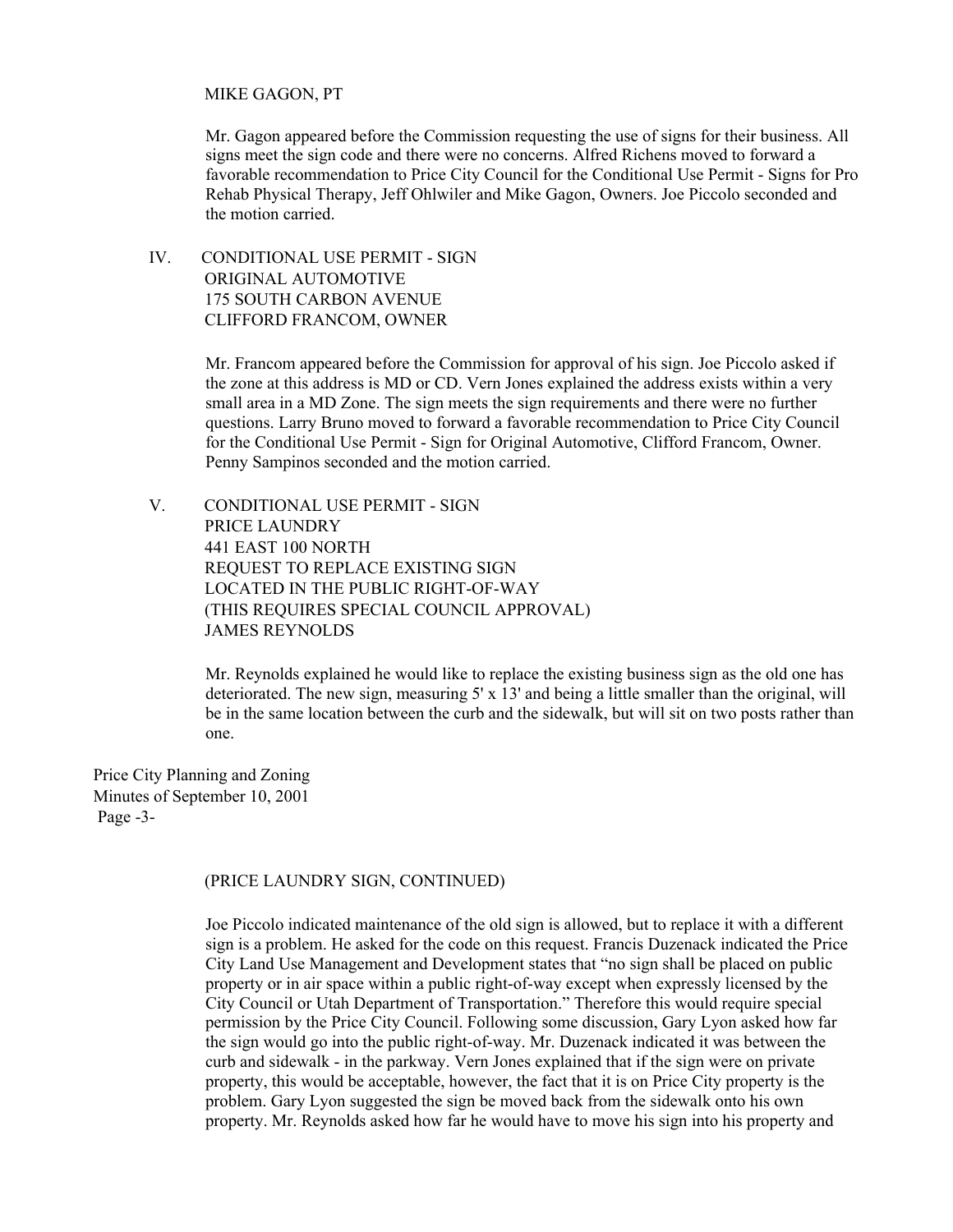Mr. Duzenack recommended 1' inside the sidewalk. There he would be on his own property and the sign could be installed there. Gary Lyon offered another suggestion, saying this Commission could let the Price City Council rule on this matter. Mr. Jones indicated if Mr. Reynolds insists on having his sign on public property, then the matter would have to be turned over to the Council for action. Mr. Reynolds told the Commission he would be willing to come 1' inside the sidewalk to install the new sign on his property. There were no further remarks or concerns and Gary Lyon moved to forward a favorable recommendation to Price City Council for the Conditional Use Permit - Sign for Price Laundry, James Reynolds, Owner, contingent upon the positioning of the new sign within the owner's property boundaries. Joe Piccolo seconded and the motion carried.

 VI. CONDITIONAL USE PERMIT PECZUH PRINTING 301 EAST MAIN EXPANSION OF BUSINESS FRANK PECZUH, JR.

> Tim Peczuh and Rickie Blanton appeared before the Commission to make the presentation. Mr. Blanton indicated Peczuh Printing is expanding their business to include the building at 301 East Main Street. They are only leasing the building and have no plans for a sign.

Price City Planning and Zoning Minutes of September 10, 2001 Page -4-

(PECZUH PRINTING EXPANSION, CONTINUED)

This location will be used for their new printing press and additional storage. It will not include the old laundromat building and Sherry's Paint and Body Shop located in the same building will not be relocating. Joe Piccolo asked if they had met with PRWID. Mr. Blanton indicated Frank Peczuh had met with PRWID and they are okay with the existing sewer line as long as they provide a sampling station in the basement for regular sample testing. Following some discussion, Alfred Richens suggested the sampling station be placed as Item #9 on the Scope of Work List. There were no other comments and Joe Piccolo moved to forward a favorable recommendation to Price City Council for the Conditional Use Permit for the Peczuh Printing Expansion at 301 East Main Street. Larry Bruno seconded and the motion carried.

 VII. CONDITIONAL USE PERMIT CONCEPT & PRELIMINARY APPROVAL ASCENSION ST. MATTHEWS CHURCH APPROXIMATELY 550 NORTH ON HOMESTEAD BLVD. THOMAS A. BUESE, PRINCIPAL ARCHITECT

> Mr. Buese came before the Commission to answer any questions concerning this project. Mr. Duzenack explained the project involves extending Homestead Boulevard to the Church's south property line and taking the driveway into the Church site off of Homestead. At this time, there are no final building plans. In answer to the parking question, Mr. Buese indicated there are 200 seats and the 90 parking stalls provided will be more than adequate. There were no concerns at this time and Gary Lyon moved to forward a favorable recommendation to Price City Council for the Conditional Use Permit - Concept and Preliminary Approval only for the Ascension St. Matthews Church. Alfred Richens seconded and the motion carried.